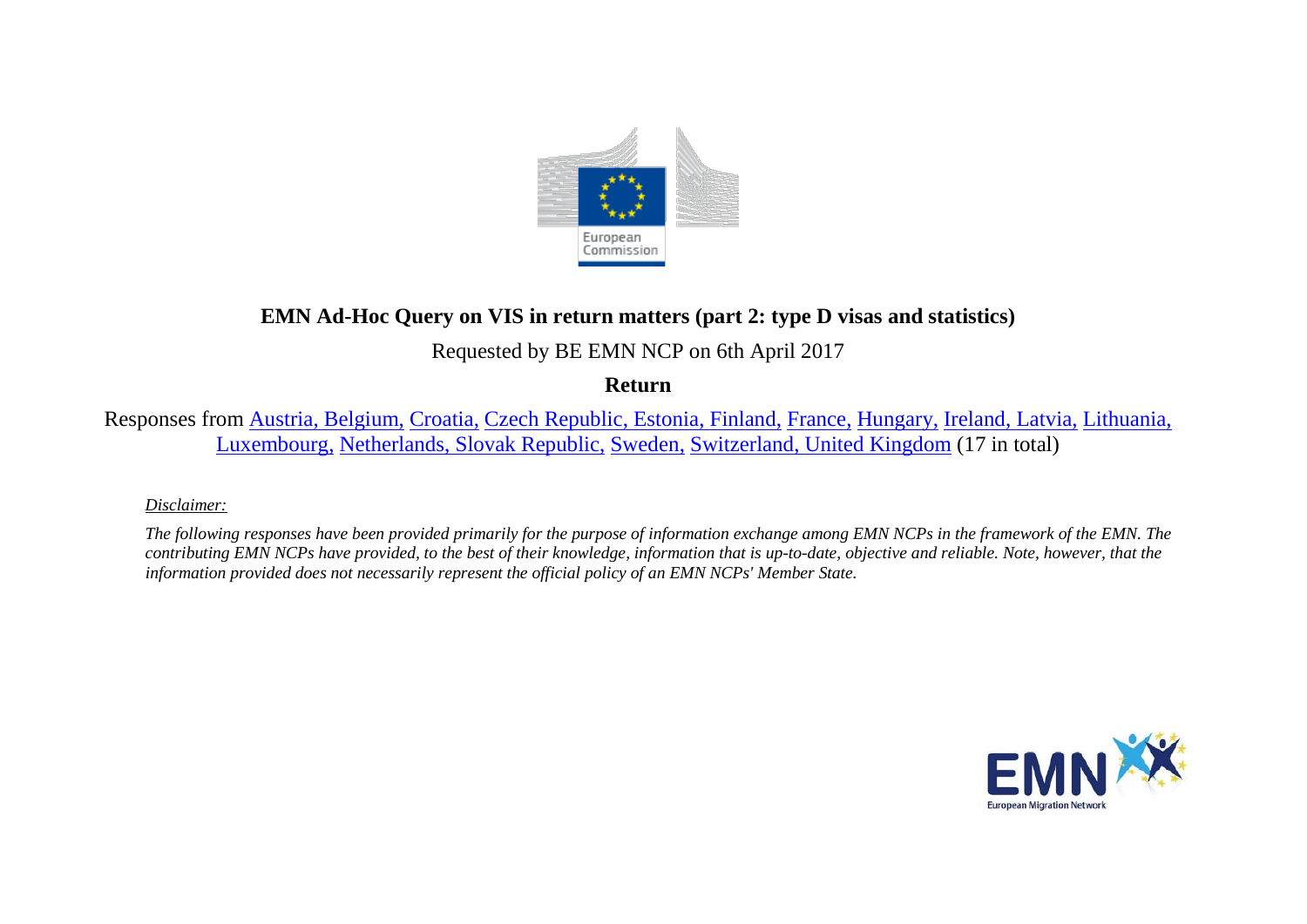#### **Background information:**

On 14 October 2016, the Commission reported to the European Parliament and the Council on the implementation of Regulation (EC)  $N^{\circ}$  767/2008 establishing the Visa Information System (VIS). The report stressed that, while the VIS is instrumental in assisting in the identification and return of illegal immigrants, its use in the return procedure has so far been rather limited and that recent trends indicate an increased need to use this instrument which provides a proof of identity necessary in a return procedure. The report further suggests how the VIS could possibly play a much more significant role for return purposes. Using the VIS within the framework of forced return has also proved challenging for the Belgian Immigration Office which faces some practical and juridical problems in this context. For this reason, the Belgian authorities would like to find out if other MS experience the same kind of problems, and how they possibly address them.

On 18 March 2016 an ad-hoc query on 'MS experiences with the use of the VIS for return purposes' was launched by the Commission (2016.1042). The current adhoc query complements the ad-hoc query of the Commission, because it focuses more on the operational and practical aspects of the use of VIS in return matters. These aspects are also not included in the scope of the 2017 EMN Study on 'Challenges and practices for establishing applicants' identity in the migration process'.

Please note that the ad-hoc query is divided into two parts due to the amount of information asked.

### **Questions**

1. Type 'D' visas: National visas of 'D' category (long-stay visas) are, in the current legal framework of the VIS Regulation, not being inserted into the VIS. Those visas are delivered within the framework of national use (for family reunification, work, study…). But when a third-country national loses his/her residence permit (withdrawal, non-renewal, material loss), he/she might travel to another MS, where he/she can stay illegally or apply for asylum. It might then be interesting to find out through VIS whether this TCN applied for or obtained previously a staying permit in another MS. This must not necessarily mean that this TCN will have to be readmitted by the other MS, but this information could help the identification procedure towards the third country. (a) Have you experienced similar cases? (e.g. former TCN students; TCN workers in one MS, who apply for asylum in another MS or use this other MS as a transit country to go back to that MS where they previously had a staying permit; TCN who have applied for long stay visa, but which was rejected, and then applied for asylum in another MS; …) If yes, please give examples. (b) According to the meeting report of the Visa Committee Meeting of 16 January 2017, the following aspects concerning type D visas need to be clarified: 1) the validity of those visas (max 1 year, but many MS directly issue residence permits which can go up to 5 years and are renewable);2) the possible inclusion of fingerprints;3) the different purposes of issuance;4) the retention period (most MS prefer VIS retention of 5 years, but questions were raised when the MS first issues a type D visa, followed by one or two residence permits); 5) the scope of data to be included in the VIS: the various stages of the decision making process, or final decision only (the latter implying that only issued visas would be included, but not visas who are refused, revoked, etc.);6) type D visa data with the Entry-Exit System (EES) calculator (since VIS will be interoperable with the EES);7) the possible linking with the Schengen visas and, related to that, the retrieval of the decision history (revocation / annulment included);8) whether the same business rules as for the Schengen visas should apply;9) the capacity of the system to withstand such a significant increase in volume, as well as the costs that this would incur. What are the three major aspects that needs to be arranged primarily, and why?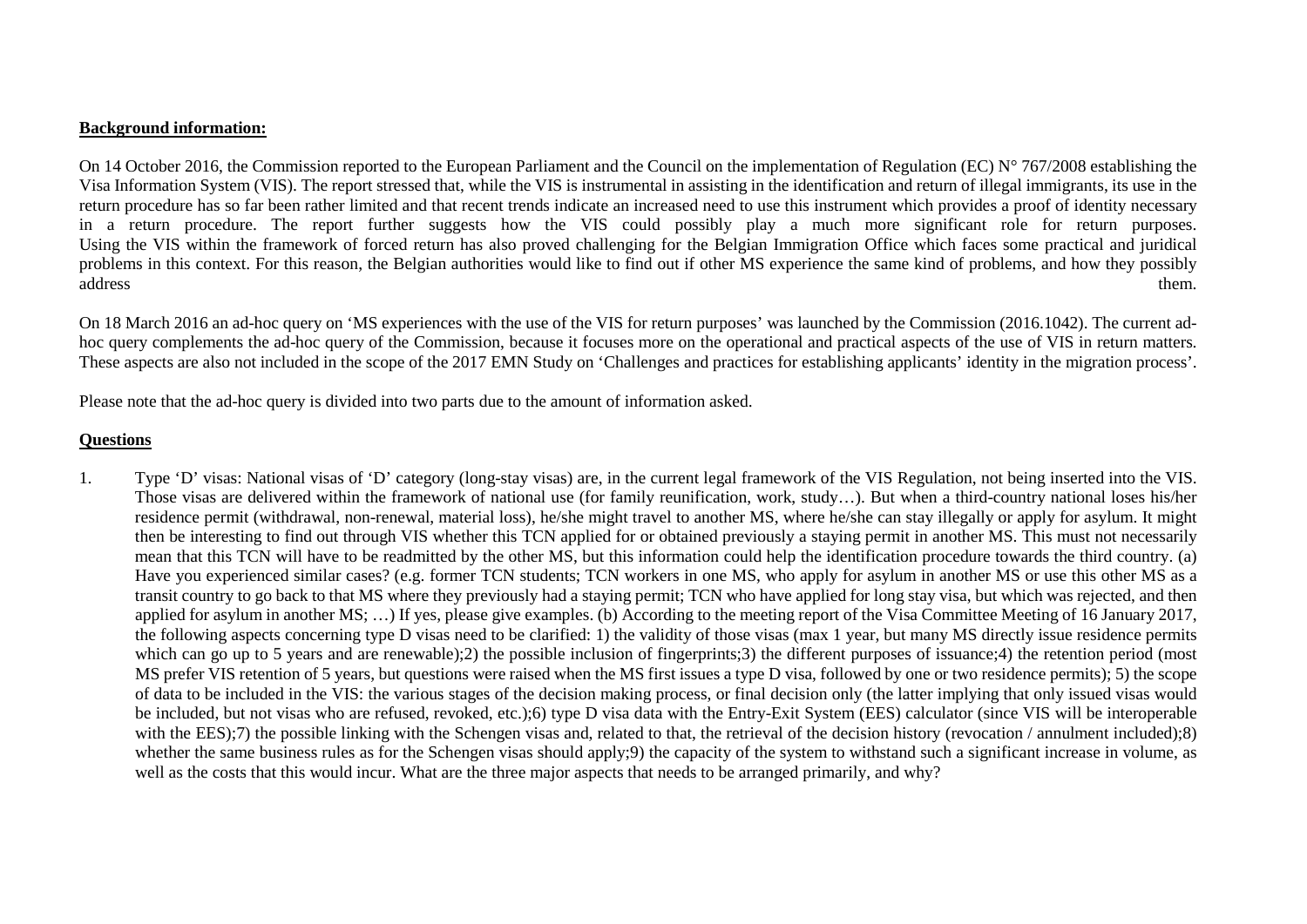2. Statistics: When answering the following questions, please give separate numbers for 2016 (whole year) and for 2017 (until 28/02):(a) How many VIS-hits did you receive in total (not only VIS-hits regarding return, but all)? (b) How many of these VIS-hits were usable in the framework of identification and return? (c) Based on how many of these VIS-hits did you get a laissez-passer or did the VIS-hit (as one of the supportive elements) help you to obtain a laissez-passer? (d) How many persons have eventually been removed with a VIS-hit?

### **Responses**

<span id="page-2-0"></span>

| Country        | <b>Wider</b><br><b>Dissemination</b> | <b>Response</b>                                                                                                                                                                                                                                                                                                                                                                                                                                                                                                                                                                                                                                                                                                                                                                                                                                                                                                                                                                                                                                                                                                                                                                                                                                                                                                                                                                                                                                                                                                                                                                                                                                                                                                                                                                                                                                                                                                                                                                                                                                                                                                                             |
|----------------|--------------------------------------|---------------------------------------------------------------------------------------------------------------------------------------------------------------------------------------------------------------------------------------------------------------------------------------------------------------------------------------------------------------------------------------------------------------------------------------------------------------------------------------------------------------------------------------------------------------------------------------------------------------------------------------------------------------------------------------------------------------------------------------------------------------------------------------------------------------------------------------------------------------------------------------------------------------------------------------------------------------------------------------------------------------------------------------------------------------------------------------------------------------------------------------------------------------------------------------------------------------------------------------------------------------------------------------------------------------------------------------------------------------------------------------------------------------------------------------------------------------------------------------------------------------------------------------------------------------------------------------------------------------------------------------------------------------------------------------------------------------------------------------------------------------------------------------------------------------------------------------------------------------------------------------------------------------------------------------------------------------------------------------------------------------------------------------------------------------------------------------------------------------------------------------------|
| <b>Austria</b> | N <sub>o</sub>                       | This EMN NCP has provided a response to the requesting EMN NCP. However, they have requested that it<br>is not disseminated further.                                                                                                                                                                                                                                                                                                                                                                                                                                                                                                                                                                                                                                                                                                                                                                                                                                                                                                                                                                                                                                                                                                                                                                                                                                                                                                                                                                                                                                                                                                                                                                                                                                                                                                                                                                                                                                                                                                                                                                                                        |
| <b>Belgium</b> | Yes                                  | 1. (a) Yes, especially with international students. We already had several cases of former TCN students who<br>were previously studying in another MS, and afterwards, once there studies were finished or their visa were<br>not renewed or cancelled because of bad results during the studies, who applied for asylum in Belgium,<br>without having mentioned their previous staying in another MS (e.g. TCN students from India, Bangladesh,<br>Pakistan, (b) - 3) The different purposes of issuance. Not only D-visas, but also 'regular' residence permits<br>would be useful (see also feasibility study foreseen by the next EU Action Plan on return). In fact a database<br>for every kind of long staying visa, regardless the purpose wherefore it has been issued, could be interesting.<br>This could also help to determine whether TCN are really irregular migrants or not (sometimes they pretend<br>to be irregular migrants, mainly when they are arrested because of criminal activities; in those cases we could<br>assess whether they have a right to stay in another MS or whether we should request to the other MS to revoke<br>the staying permit, so that the concerned TCN can be removed once released from prison). - 2) The possible<br>inclusion of fingerprints. We believe fingerprints should always be required, since biometrics are according<br>to us the most reliable means of identification for a TCN. - 8) Whether the same business rules as for the<br>Schengen visas should apply. In principle same business model as for C-visas (mutatis mutandis), e.g. refused<br>application should also be included in the database.<br>2. (a) How many VIS-hits did you receive in total? (not only VIS-hits regarding return, but all)? 2016: Jan –<br>Aug 1781, Sept - Dec not yet available 2017 (28/02): Not yet available (b) How many of these VIS-hits were<br>usable in the framework of identification and return? 2016: N/A 2017 (28/02): 13 (c) Based on how many of<br>these VIS-hits did you get a laissez-passer or did the VIS-hit (as one of the supportive elements) help you to |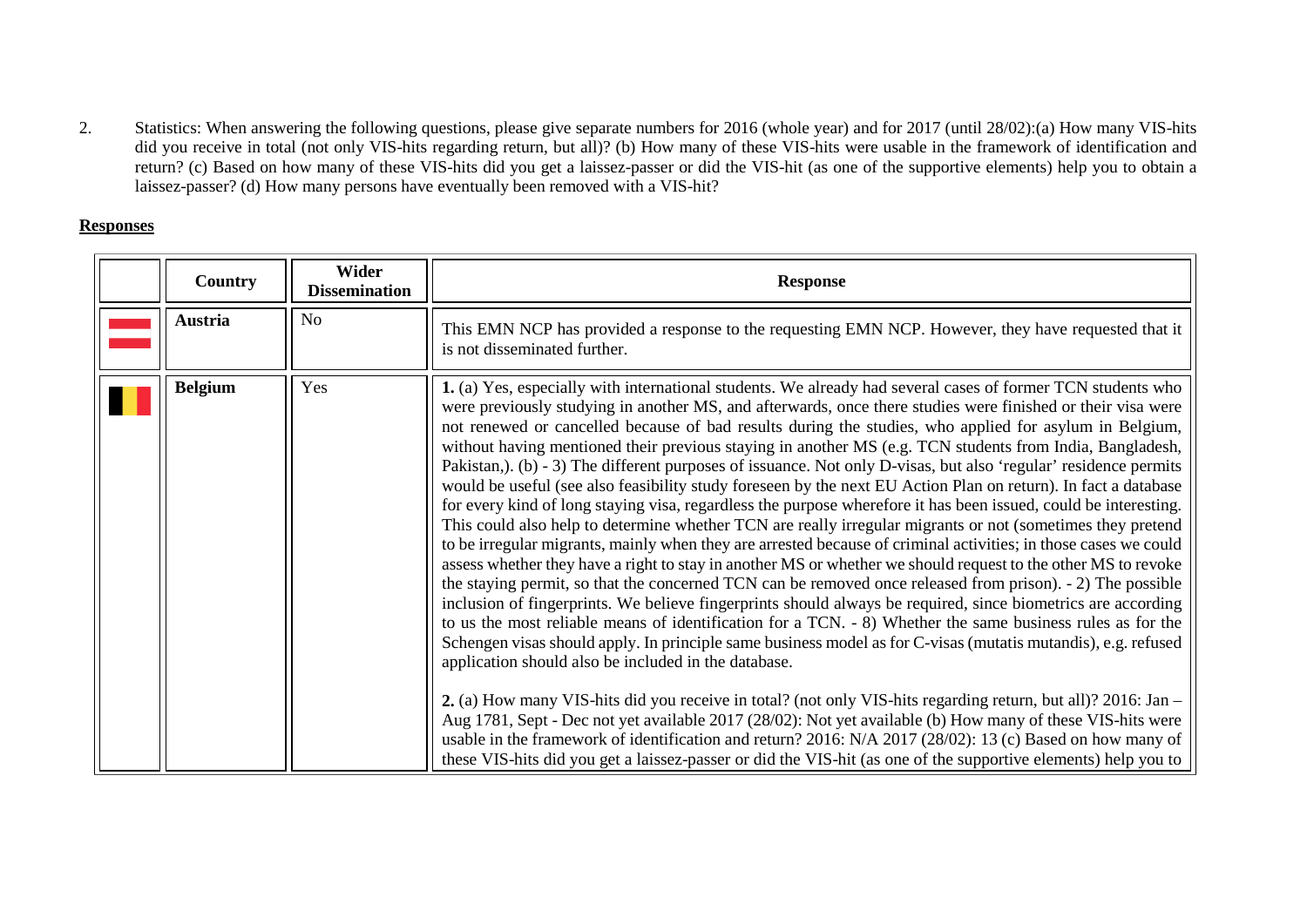<span id="page-3-4"></span><span id="page-3-3"></span><span id="page-3-2"></span><span id="page-3-1"></span><span id="page-3-0"></span>

|                                 |                | obtain a laissez-passer? 2016: N/A 2017 (28/02): 1 (d) How many persons have eventually been removed<br>with a VIS-hit? 2016: N/A 2017 (28/02): 1                                                                                                                                                                                                                                                                                                                                                                                                                                                          |
|---------------------------------|----------------|------------------------------------------------------------------------------------------------------------------------------------------------------------------------------------------------------------------------------------------------------------------------------------------------------------------------------------------------------------------------------------------------------------------------------------------------------------------------------------------------------------------------------------------------------------------------------------------------------------|
| Croatia                         | Yes            | 1. Croatia in not a part of the Schengen Area. Further to that, Croatia does not follow common rules in relation<br>to VIS within the Schengen Acquis.<br>2. N/A                                                                                                                                                                                                                                                                                                                                                                                                                                           |
| <b>Czech</b><br><b>Republic</b> | Yes            | 1. a) $N/A$ b) The following aspects should be clarified: $\bullet$ 5) the scope of data to be included in the VIS: the<br>various stages of the decision making process, or final decision only (the latter implying that only issued visas<br>would be included, but not visas who are refused, revoked, etc.); • 6) type D visa data with the Entry-Exit<br>System (EES) calculator (since VIS will be interoperable with the EES); $\cdot$ 7) the possible linking with the<br>Schengen visas and, related to that, the retrieval of the decision history (revocation / annulment included).<br>2. N/A |
| <b>Estonia</b>                  | Yes            | 1. (a) Estonia has not experienced cases when information related with permits for long-term stay of TCN in<br>other MS would be crucial in identifying the TCN for return purposes. (b) Estonia considers sharing<br>information related to long term visas and residence permits as an important element of the Schengen<br>mechanism and fight against illegal migration. All the highlighted elements are related to one-another and<br>should be dealt in a complex manner. Therefore it is not possible to highlight three elements among others.<br>2. Statistical data not available.              |
| <b>Finland</b>                  | N <sub>o</sub> | This EMN NCP has provided a response to the requesting EMN NCP. However, they have requested that it<br>is not disseminated further.                                                                                                                                                                                                                                                                                                                                                                                                                                                                       |
| <b>France</b>                   | N <sub>o</sub> | This EMN NCP has provided a response to the requesting EMN NCP. However, they have requested that it<br>is not disseminated further.                                                                                                                                                                                                                                                                                                                                                                                                                                                                       |
| <b>Hungary</b>                  | Yes            | 1. Not any experience.                                                                                                                                                                                                                                                                                                                                                                                                                                                                                                                                                                                     |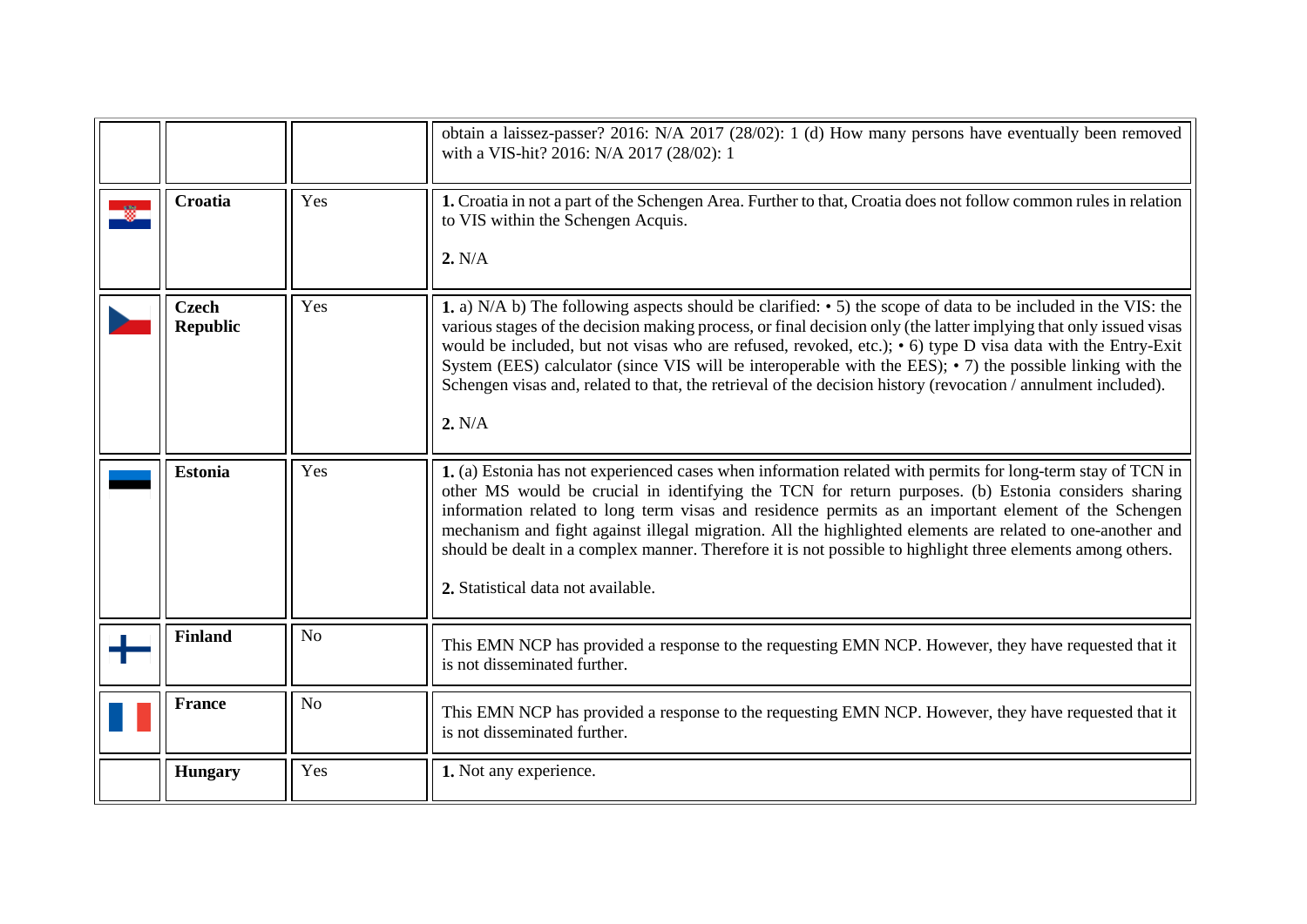<span id="page-4-2"></span><span id="page-4-1"></span><span id="page-4-0"></span>

|                |     | 2. Not any experience.                                                                                                                                                                                                                                                                                                                                                                                                                                                                                                                                                                                                                                                                                                                                                                                                                                                                                                                                                                                                                                                                                                                                    |
|----------------|-----|-----------------------------------------------------------------------------------------------------------------------------------------------------------------------------------------------------------------------------------------------------------------------------------------------------------------------------------------------------------------------------------------------------------------------------------------------------------------------------------------------------------------------------------------------------------------------------------------------------------------------------------------------------------------------------------------------------------------------------------------------------------------------------------------------------------------------------------------------------------------------------------------------------------------------------------------------------------------------------------------------------------------------------------------------------------------------------------------------------------------------------------------------------------|
| <b>Ireland</b> | Yes | 1. The VIS Regulation 767/2008 constitutes a development of provisions of the Schengen acquis in which<br>Ireland does not take part. Ireland does not participate in the VIS Regulation and is not bound by it or subject<br>to its application.<br>2. n/a                                                                                                                                                                                                                                                                                                                                                                                                                                                                                                                                                                                                                                                                                                                                                                                                                                                                                               |
| Latvia         | Yes | 1. a) Latvia has not experienced the cases when information related with long term stay of third country<br>national in the other Member State could help Latvia in identification of this person and his/her return to the<br>third country. b) Taking into account that each case requires individual approach, Latvia considers that the<br>access for the Member States in VIS should be provided to the information on the foreigner that will allow to<br>identify the person and to determine if he/she has a long term visa or residence permit in another Member<br>State and to conclude if the arrangements need to be carried out for conducting consultations among the<br>Member States on the possibility of termination (suspension) of legal status on the territory of the appropriate<br>Member State and arranging of return procedure of the foreigner by the other Member State. So it is not<br>possible to select only 3 aspects out of the 9 mentioned above.<br>2. a), b), c) - Statistical data is not available as it is not collected. d) There were no cases when Latvia returned<br>third country nationals with VIS hits. |
| Lithuania      | Yes | 1. Lithuania had cases when persons from Pakistan applied for the residence permit on the ground of engaging<br>in legal activities and submitted residence permits issued in Greece. During the examination process it was<br>established that these document were forged. Lithuania would support the possibility of sharing information<br>regarding residence permits and national visas issued in other Member States (for example, information on<br>their validity). This would not only facilitate identification the legal status of a foreigner but also prevent<br>secondary movements.<br>2. Lithuania does not have such information.                                                                                                                                                                                                                                                                                                                                                                                                                                                                                                        |
| Luxembourg     | Yes | 1. 1. a) Yes we had several cases where they were in possession of a student visa or had a residence permit<br>in other MS and they came to Luxembourg for introducing a demand for international protection. If we find<br>it out then we proceed under the Dublin III regulation and request the issuing MS to take charge of the                                                                                                                                                                                                                                                                                                                                                                                                                                                                                                                                                                                                                                                                                                                                                                                                                       |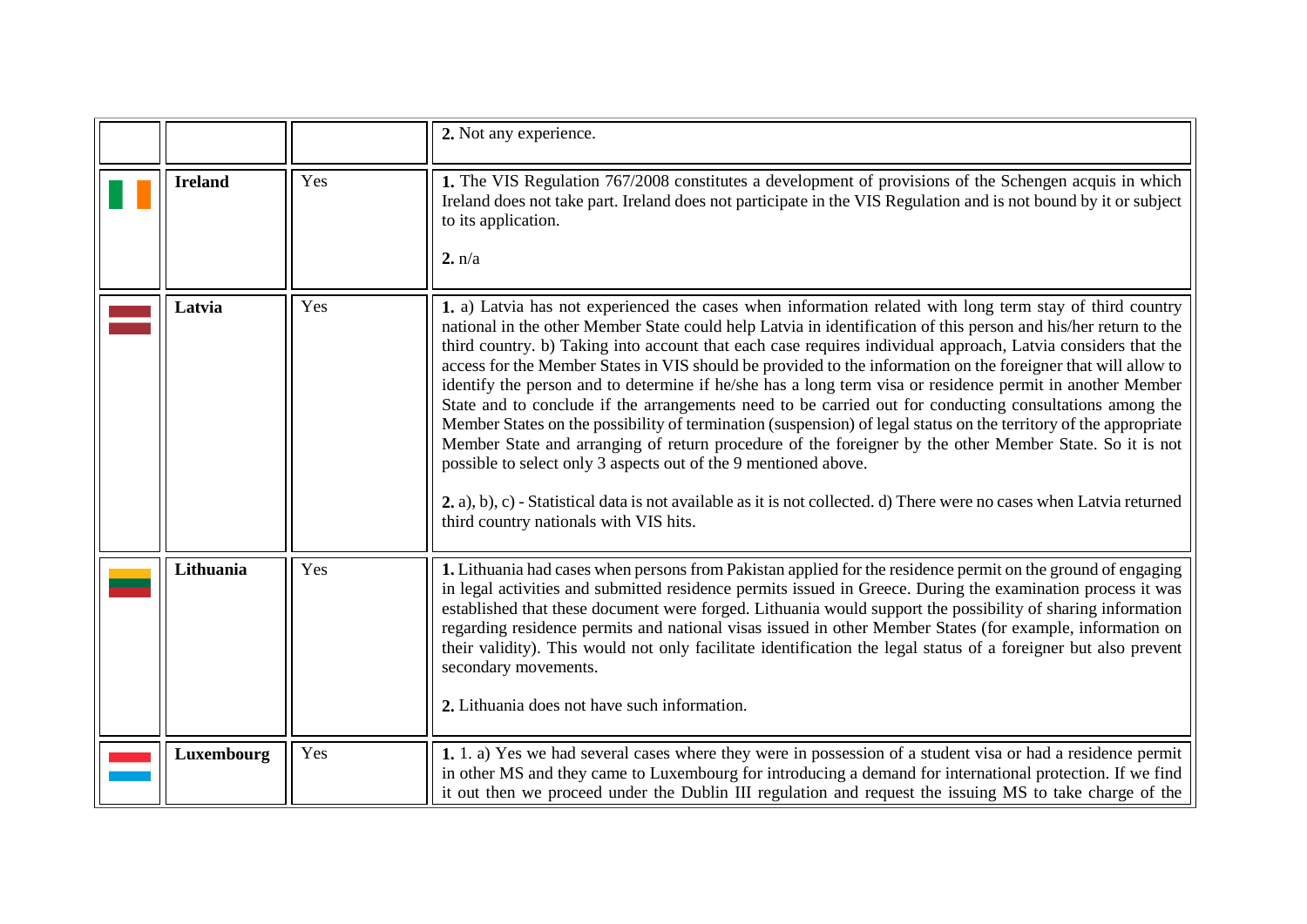<span id="page-5-0"></span>

|                                  |                | international protection application. b) 2) It is essential to include fingerprints because we consider that it<br>helps to verify the identity and check other entries of a TCN in a short amount of time. It is a useful tool<br>which allows increasing the effectiveness in processing a visa application. 7) We think it is important to<br>strengthen and clarify the link with Schengen visas and consider the decision history. It could happen that a<br>TCN has a valid D visa and a valid C visa in his passport, however currently only verifications about Schengen<br>C - visas are possible in the VIS. 6) It needs to be clarified how D visa data can be calculated with the EES<br>and receive clear information to deal with it. The question is even more rightful since both visas can be valid<br>concurrently.<br>2. 2. (a) How many VIS-hits did you receive in total (not only VIS-hits regarding return, but all)? 2016: 4028;<br>2017 (until April): 2108 (b) How many of these VIS-hits were usable in the framework of identification and<br>return? 2016: 2108; 2017(until April): 1804 (c) Based on how many of these VIS-hits did you get a laissez-<br>passer or did the VIS-hit (as one of the supportive elements) help you to obtain a laissez-passer? n/a (d) How<br>many persons have eventually been removed with a VIS-hit? n/a |
|----------------------------------|----------------|-------------------------------------------------------------------------------------------------------------------------------------------------------------------------------------------------------------------------------------------------------------------------------------------------------------------------------------------------------------------------------------------------------------------------------------------------------------------------------------------------------------------------------------------------------------------------------------------------------------------------------------------------------------------------------------------------------------------------------------------------------------------------------------------------------------------------------------------------------------------------------------------------------------------------------------------------------------------------------------------------------------------------------------------------------------------------------------------------------------------------------------------------------------------------------------------------------------------------------------------------------------------------------------------------------------------------------------------------------------------------|
| <b>Netherlands</b>               | N <sub>o</sub> | This EMN NCP has provided a response to the requesting EMN NCP. However, they have requested that it<br>is not disseminated further.                                                                                                                                                                                                                                                                                                                                                                                                                                                                                                                                                                                                                                                                                                                                                                                                                                                                                                                                                                                                                                                                                                                                                                                                                                    |
| <b>Slovak</b><br><b>Republic</b> | Yes            | 1. a) The Slovak Republic doesn't have a proven experience with misuse of visa type D by third-country<br>national for stay in other member state. In practice, Dublin transfers from other member states to the Slovak<br>Republic are made where nationals who have been granted a Slovak visa request asylum in another member<br>state, respectively are detained for unauthorized stay. However, Slovakia does not keep records what kind of<br>visa the person who has a Dublin transfer to the Slovak Republic is on, in practice, usually it is a type C visa<br>with one-time or multiple entry. b) N/A                                                                                                                                                                                                                                                                                                                                                                                                                                                                                                                                                                                                                                                                                                                                                        |
|                                  |                | 2. Bureau of Border and Alien Police of the Presidium of the Police Force states that since the data collection<br>system is not put into practice in relation to the use of the VIS - hit for return purposes, it is not possible to<br>provide the requested data. The executive departments of the border and alien police screen through the<br>national screening system - the central screening console as well as information system VIS. Executive<br>departments have also the possibility to screen by fingerprints in VIS, in cases where a third country national<br>doesn't have a valid identity card. However, centrally, there is no indication of the use of individual or positive<br>hits in the VIS, ie whether the person was returned to a third country and a temporary travel document was<br>issued, respectively whether the person was returned by Dublin to another Member State.                                                                                                                                                                                                                                                                                                                                                                                                                                                           |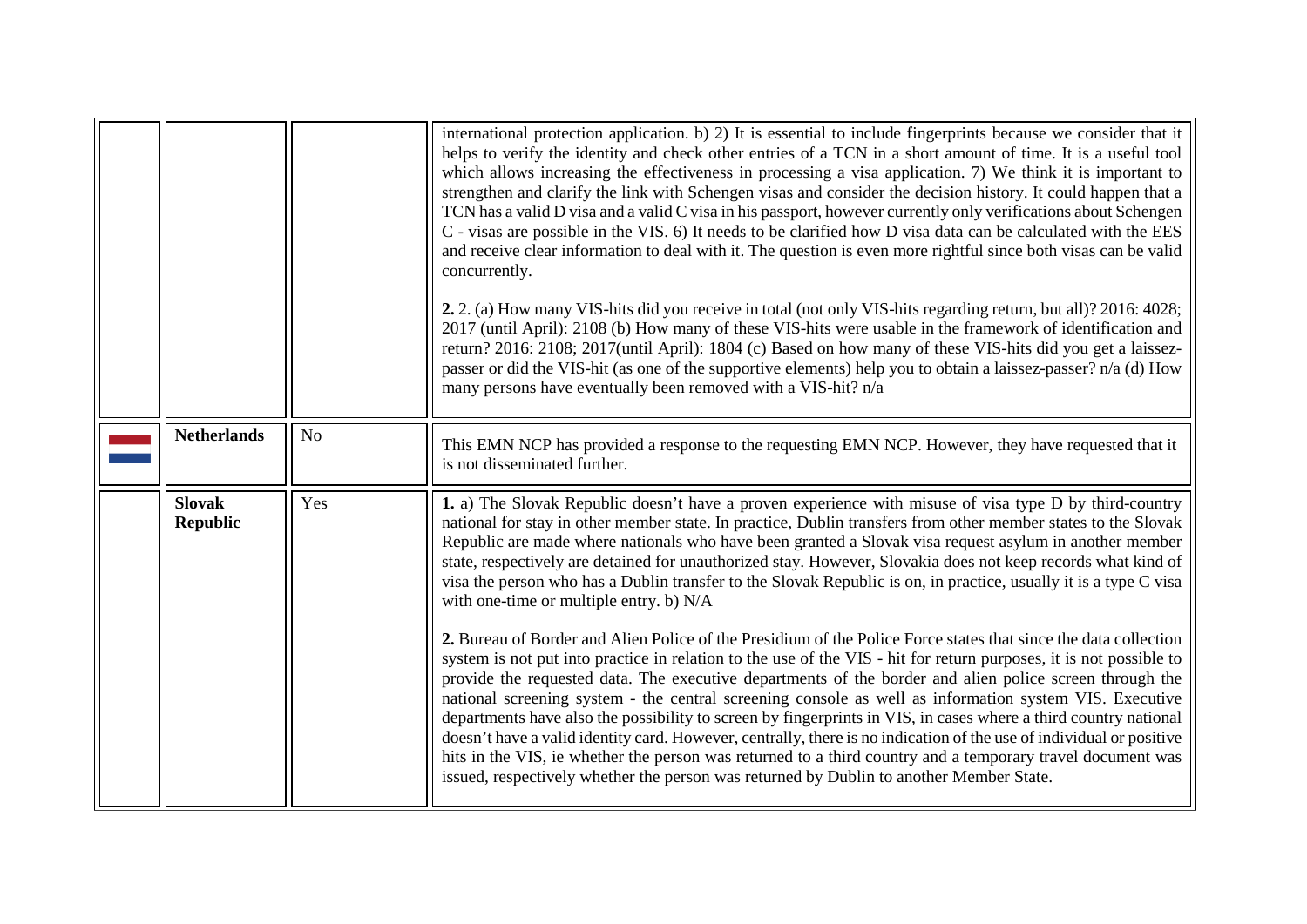<span id="page-6-1"></span><span id="page-6-0"></span>

|             | <b>Sweden</b>                   | Yes            | 1. a. It is difficult to say whether similar cases have been seen in Sweden since category D visas are not<br>recorded in any central database shared between Member States. b. The Swedish Migration Agency would<br>like to see applications for category D visas included in the Visa Information System though at present it is<br>difficult to highlight three aspects which are the most important. We do however have a few comments in<br>relation to some of the aspects listed above: 1) the validity of category D visas - it is important here to<br>distinguish between category D visas and residence permits which category D visas can lead to. It is only the<br>residence permit issued after arrival in the country that is valid for 5 years, not the category D visa. 2) the<br>possible inclusion of fingerprints - Sweden does not currently require that biometrics are provided in<br>connection with category D visas. The SMA would like to see fingerprints included in the Visa Information<br>System but it is important to discuss an exemption from biometrics for situations that can sometimes arise<br>where applicants are unable to provide biometrics before entering Member States. 3) the different purposes<br>of issuance – in Sweden's case, category D visas are issued when there are "special reasons", in the following<br>categories of cases: • Where the applicant is abroad, • When the applicant has submitted an application for<br>extension of a residence and/or work permit but that application has not been determined by the Migration<br>Agency and the person requires to return to Sweden • In quota cases The category D visa can be valid for up<br>to one year. Sweden issues residence permit cards in cases concerning applications for a residence and/or<br>work permit. These cards are sent to the relevant Swedish Embassy/consulate where the applicant can collect<br>them. 4) the retention period – the Swedish Migration Agency's view is that the same rules should apply here<br>for category D visas as currently apply for category C visas. It would be very useful if the Commission could<br>compile information about the category D visas which are issued by each member state in order to facilitate<br>further discussions on this topic.<br>2. a. 2016: 5383 2017 (until 28/02): 923 b. Statistical data is not available as it is not collected. c. Statistical<br>data is not available as it is not collected. d. None – all returnees require a travel document to return, a VIS<br>hit alone is not enough. |
|-------------|---------------------------------|----------------|-------------------------------------------------------------------------------------------------------------------------------------------------------------------------------------------------------------------------------------------------------------------------------------------------------------------------------------------------------------------------------------------------------------------------------------------------------------------------------------------------------------------------------------------------------------------------------------------------------------------------------------------------------------------------------------------------------------------------------------------------------------------------------------------------------------------------------------------------------------------------------------------------------------------------------------------------------------------------------------------------------------------------------------------------------------------------------------------------------------------------------------------------------------------------------------------------------------------------------------------------------------------------------------------------------------------------------------------------------------------------------------------------------------------------------------------------------------------------------------------------------------------------------------------------------------------------------------------------------------------------------------------------------------------------------------------------------------------------------------------------------------------------------------------------------------------------------------------------------------------------------------------------------------------------------------------------------------------------------------------------------------------------------------------------------------------------------------------------------------------------------------------------------------------------------------------------------------------------------------------------------------------------------------------------------------------------------------------------------------------------------------------------------------------------------------------------------------------------------------------------------------------------------------------------------------------------------------------------------------|
| ٠           | <b>Switzerland</b>              | N <sub>o</sub> | This EMN NCP has provided a response to the requesting EMN NCP. However, they have requested that it<br>is not disseminated further.                                                                                                                                                                                                                                                                                                                                                                                                                                                                                                                                                                                                                                                                                                                                                                                                                                                                                                                                                                                                                                                                                                                                                                                                                                                                                                                                                                                                                                                                                                                                                                                                                                                                                                                                                                                                                                                                                                                                                                                                                                                                                                                                                                                                                                                                                                                                                                                                                                                                        |
| $\geqslant$ | <b>United</b><br><b>Kingdom</b> | Yes            | 1. The UK does not participate in the Border and Immigration aspects of the Schengen Acquis. The UK has<br>no access to the VIS system and therefore no decisions relating to visas or other immigration permissions are                                                                                                                                                                                                                                                                                                                                                                                                                                                                                                                                                                                                                                                                                                                                                                                                                                                                                                                                                                                                                                                                                                                                                                                                                                                                                                                                                                                                                                                                                                                                                                                                                                                                                                                                                                                                                                                                                                                                                                                                                                                                                                                                                                                                                                                                                                                                                                                    |
|             |                                 |                |                                                                                                                                                                                                                                                                                                                                                                                                                                                                                                                                                                                                                                                                                                                                                                                                                                                                                                                                                                                                                                                                                                                                                                                                                                                                                                                                                                                                                                                                                                                                                                                                                                                                                                                                                                                                                                                                                                                                                                                                                                                                                                                                                                                                                                                                                                                                                                                                                                                                                                                                                                                                             |